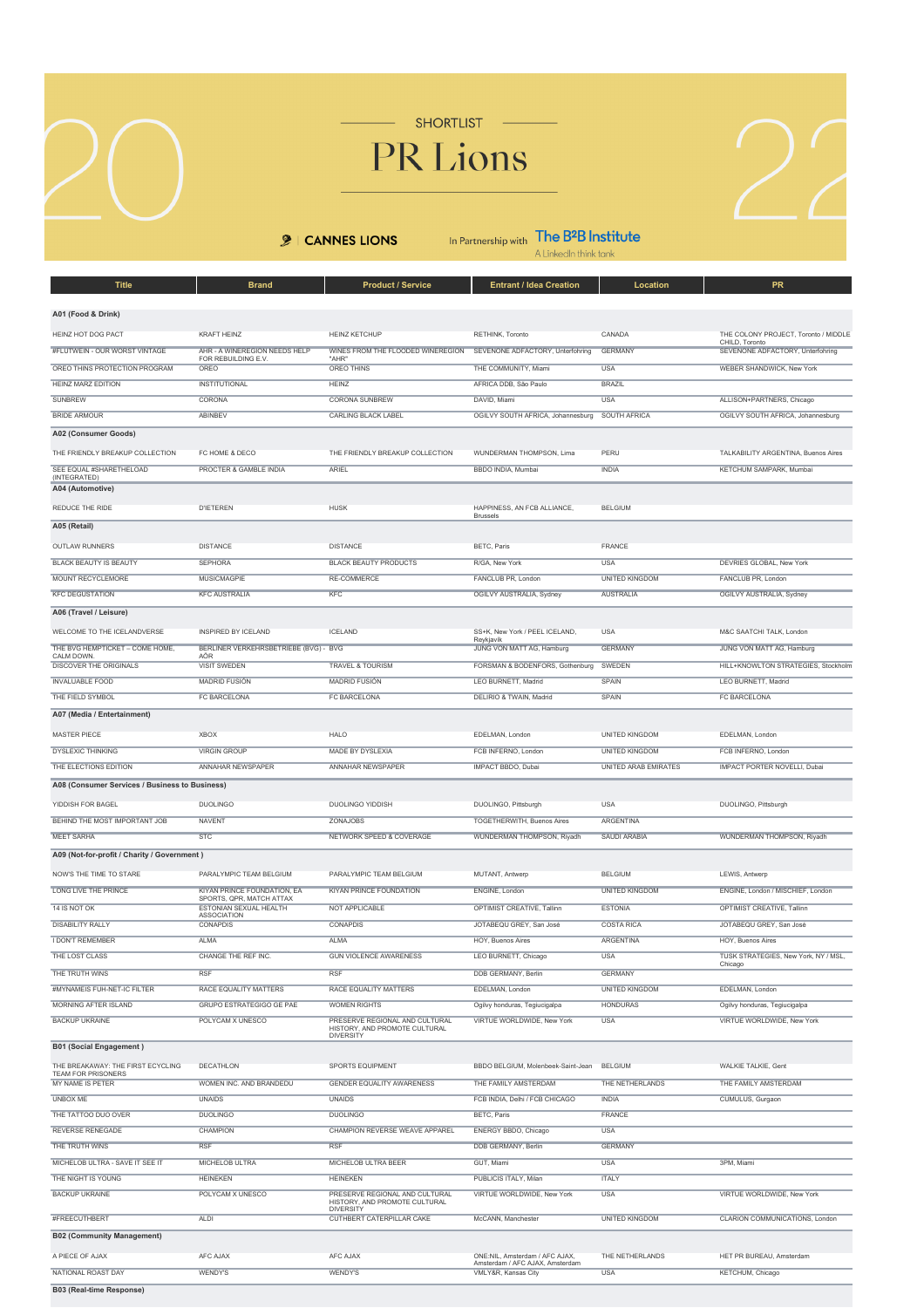SHORTLIST PR Lions

**9** | CANNES LIONS

In Partnership with  $\prod_{\text{A Linkedh think tank}}$ 

| <b>Title</b>                                       | <b>Brand</b>                                         | <b>Product / Service</b>                                                            | <b>Entrant / Idea Creation</b>                                         | Location              | PR                                                     |
|----------------------------------------------------|------------------------------------------------------|-------------------------------------------------------------------------------------|------------------------------------------------------------------------|-----------------------|--------------------------------------------------------|
| BLESS YOUR F*ING COOCH                             | FOS                                                  | EOS                                                                                 | ISOHILLA MUNOTHMADDADI RESSI<br>Brooklyn                               | USA                   | CMM, New York                                          |
| #FLUTWEIN - OUR WORST VINTAGE                      | AHR - A WINEREGION NEEDS HELP<br>FOR REBUILDING E.V. | WINES FROM THE FLOODED WINEREGION<br>"AHR"                                          | SEVENONE ADFACTORY, Unterfohring                                       | <b>GERMANY</b>        | SEVENONE ADFACTORY, Unterfohring                       |
| <b>BACKUP UKRAINE</b>                              | POLYCAM X UNESCO                                     | PRESERVE REGIONAL AND CULTURAL<br>HISTORY, AND PROMOTE CULTURAL<br><b>DIVERSITY</b> | VIRTUE WORLDWIDE, New York                                             | <b>USA</b>            | VIRTUE WORLDWIDE, New York                             |
| <b>MORNING AFTER ISLAND</b>                        | <b>GRUPO ESTRATEGIGO GE PAE</b>                      | <b>WOMEN RIGHTS</b>                                                                 | Ogilvy honduras, Tegiucigalpa                                          | <b>HONDURAS</b>       | Ogilvy honduras, Tegiucigalpa                          |
| B04 (Content Creation & Production)                |                                                      |                                                                                     |                                                                        |                       |                                                        |
| THE VULVA SPACESHIP                                | WER BRAUCHT FEMINISMUS                               | GENDER EQUALITY AWARENESS                                                           | INNOCEAN WORLDWIDE EUROPE,<br>Berlin                                   | <b>GERMANY</b>        | BOT INC., Brighton                                     |
| 14 IS NOT OK                                       | ESTONIAN SEXUAL HEALTH<br><b>ASSOCIATION</b>         | NOT APPLICABLE                                                                      | OPTIMIST CREATIVE, Tallinn                                             | <b>ESTONIA</b>        | OPTIMIST CREATIVE, Tallinn                             |
| <b>GENDER SWAP</b>                                 | <b>WOMEN IN GAMES</b>                                | <b>WOMEN IN GAMES</b>                                                               | <b>BETC, Paris</b>                                                     | <b>FRANCE</b>         | BETC, Paris                                            |
| THE UNFILTERED HISTORY TOUR                        | <b>VICE MEDIA</b>                                    | <b>BRITISH MUSEUM</b>                                                               | <b>DENTSU CREATIVE, Gurgaon</b>                                        | <b>INDIA</b>          | DENTSU CREATIVE, Bengaluru                             |
| 13 MINUTES                                         | CZECH INSURANCE ASSOCIATION                          | <b>CZECH INSURANCE ASSOCIATION</b>                                                  | McCANN, Prague                                                         | <b>CZECH REPUBLIC</b> | <b>HERO &amp; OUTLAW, Prague</b>                       |
| CHATPAT                                            | SOS CHILDREN'S VILLAGES INDIA                        | SOS CHILDREN'S VILLAGES INDIA                                                       | KINNECT, Mumbai / FCB INDIA, Delhi /<br>FCB INDIA, Delhi / FCB CHICAGO | <b>INDIA</b>          | CUMULUS, Gurgaon                                       |
| <b>NEW ICONIC KISSES</b>                           | <b>MERCADO LIVRE (EBAZAR)</b>                        | <b>MERCADO LIVRE</b>                                                                | GUT, Sao Paulo                                                         | <b>BRAZIL</b>         | GUT, Sao Paulo / FLEISHMANHILLARD<br>BRAZIL, Sao Paulo |
| <b>HAVE A WORD</b>                                 | <b>MAYOR OF LONDON</b>                               | CHALLENGE SEXIST ATTITUDES AND<br>INAPPROPRIATE BEHAVIOUR                           | OGILVY, London                                                         | <b>UNITED KINGDOM</b> | OGILVY, London                                         |
| <b>B05 (Content Discovery &amp; Amplification)</b> |                                                      |                                                                                     |                                                                        |                       |                                                        |
| THE TRUTH WINS                                     | <b>RSF</b>                                           | <b>RSF</b>                                                                          | DDB GERMANY, Berlin                                                    | <b>GERMANY</b>        |                                                        |
| MICHELOB ULTRA - SAVE IT SEE IT                    | MICHELOB ULTRA                                       | MICHELOB ULTRA BEER                                                                 | GUT, Miami                                                             | <b>USA</b>            | 3PM, Miami                                             |
| <b>HEINZ HIDDEN SPOTS</b>                          | THE KRAFT HEINZ CO                                   | <b>KRAFT KETCHUP</b>                                                                | GUT, Sao Paulo                                                         | <b>BRAZIL</b>         | GUT, Sao Paulo                                         |
| B06 (Innovative Use of Influencers)                |                                                      |                                                                                     |                                                                        |                       |                                                        |
| BLESS YOUR F*ING COOCH                             | EOS                                                  | EOS                                                                                 | MISCHIEF @ NO FIXED ADDRESS,                                           | USA                   | CMM, New York                                          |
| FAST + SLOW                                        | <b>SPORTS DIRECT</b>                                 | <b>SPORTS DIRECT</b>                                                                | Brooklyn<br>THE ROMANS, London                                         | <b>UNITED KINGDOM</b> | THE ROMANS, London                                     |
| THE LEAGUE AMONG ALL LEAGUES                       | THE LEAGUE AGAINST CANCER                            | NATIONAL FUNDRAISING CAMPAIGN                                                       | VMI Y&R. Lima                                                          | PERU                  | ORANGE 360, Lima                                       |
| <b>UNBOX ME</b>                                    | <b>UNAIDS</b>                                        | <b>UNAIDS</b>                                                                       | FCB INDIA, Delhi / FCB CHICAGO                                         | <b>INDIA</b>          | CUMULUS, Gurgaon                                       |
| <b>DAVID'S UNUSABLES</b>                           | MOTOR NEURONE DISEASE<br>ASSOCIATION NZ              | <b>CHARITY</b>                                                                      | SPECIAL, Auckland                                                      | <b>NEW ZEALAND</b>    | SPECIAL, Auckland                                      |
| THE FOAMY HAIRCUT                                  | <b>BRAHMA BEER</b>                                   | <b>AB INBEV</b>                                                                     | AFRICA DDB, São Paulo                                                  | <b>BRAZIL</b>         |                                                        |
| <b>CHATPAT</b>                                     | SOS CHILDREN'S VILLAGES INDIA                        | SOS CHILDREN'S VILLAGES INDIA                                                       | KINNECT, Mumbai / FCB INDIA, Delhi /<br>FCB INDIA, Delhi / FCB CHICAGO | <b>INDIA</b>          | CUMULUS, Gurgaon                                       |
| THE LEGACY OF TOMIII11                             | <b>FUNDACIÓN NUESTROS HIJOS</b>                      | <b>FUNDACIÓN NUESTROS HIJOS</b>                                                     | BBDO CHILE, Huechuraba                                                 | CHILE                 | TIRONI Y ASOCIADOS, Santiago                           |
| C02 (PR Effectiveness)                             |                                                      |                                                                                     |                                                                        |                       |                                                        |
| <b>TOY STRIKE</b>                                  | MINISTRY OF CONSUMPTION.                             | <b>TOY STRIKE</b>                                                                   | MRM WORLDWIDE, Madrid                                                  | SPAIN                 | QMS COMUNICACION, Madrid                               |
| <b>DYSLEXIC THINKING</b>                           | GOVERNMENT OF SPAIN<br><b>VIRGIN GROUP</b>           | MADE BY DYSLEXIA                                                                    | FCB INFERNO, London                                                    | <b>UNITED KINGDOM</b> | FCB INFERNO, London                                    |
| D01 (Media Relations)                              |                                                      |                                                                                     |                                                                        |                       |                                                        |
| MOUNT RECYCLEMORE                                  | MUSICMAGPIE                                          | RE-COMMERCE                                                                         | FANCLUB PR, London                                                     | UNITED KINGDOM        | FANCLUB PR, London                                     |
| D02 (Use of Events & Stunts)                       |                                                      |                                                                                     |                                                                        |                       |                                                        |
| VIENNA STRIPS ON ONLYFANS                          | VIENNA TOURIST BOARD                                 | VIENNA TOURIST BOARD                                                                | JUNG von MATT DONAU, Vienna                                            | <b>AUSTRIA</b>        | JUNG von MATT DONAU, Vienna                            |
| BIHAR: CHOOSING TOMORROW                           | <b>BBK FOUNDATION</b>                                | CLIMATE CHANGE AND SUSTAINABILITY                                                   | LLYC, Madrid / BBK FOUNDATION, Bilbao SPAIN                            |                       | LLYC, Madrid                                           |
| A PIECE OF AJAX                                    | <b>AFC AJAX</b>                                      | <b>AWARENESS</b><br><b>AFC AJAX</b>                                                 | (Bizkaia)<br>ONE:NIL, Amsterdam / AFC AJAX,                            | THE NETHERLANDS       | HET PR BUREAU, Amsterdam                               |
| CAN'T TOUCH THIS: MAKING NFTS                      | <b>NEON</b>                                          | <b>NFT ART</b>                                                                      | Amsterdam / AFC AJAX, Amsterdam<br>NEON, Seattle                       | <b>USA</b>            | BOSPAR, San Francisco                                  |
| TANGIBLE WITH NFT ATM<br><b>ADELI</b>              | <b>UNIPADS</b>                                       | UNIPADS REUSABLE SANITARY PADS                                                      | VMLY&R, Mumbai                                                         | <b>INDIA</b>          | VMLY&R, Mumbai / SIMULATIONS PUBLIC                    |
|                                                    |                                                      |                                                                                     |                                                                        |                       | AFFAIRS MANAGEMENT SERVICES.<br>Gujarat                |
| <b>INVALUABLE FOOD</b>                             | <b>MADRID FUSIÓN</b>                                 | <b>MADRID FUSIÓN</b>                                                                | LEO BURNETT, Madrid                                                    | SPAIN                 | LEO BURNETT, Madrid                                    |
| THE LOST CLASS                                     | CHANGE THE REFTNC                                    | GUN VIOLENCE AWARENESS                                                              | LEO BURNETT, Chicago                                                   | USA                   | TUSK STRATEGIES, New York, NY / MSL<br>Chicago         |
| <b>HACK MARKET</b>                                 | <b>BACK MARKET</b>                                   | MARKETPLACE FOR REFURBISHED<br>ELECTRONIC GOODS                                     | MARCEL, Paris                                                          | <b>FRANCE</b>         |                                                        |
| <b>BRIDE ARMOUR</b>                                | ABINBEV                                              | <b>CARLING BLACK LABEL</b>                                                          | OGILVY SOUTH AFRICA, Johannesburg SOUTH AFRICA                         |                       | OGILVY SOUTH AFRICA, Johannesburg                      |
| D03 (Launch / Re-launch)                           |                                                      |                                                                                     |                                                                        |                       |                                                        |
| YIDDISH FOR BAGEL                                  | <b>DUOLINGO</b>                                      | DUOLINGO YIDDISH                                                                    | DUOLINGO, Pittsburgh                                                   | <b>USA</b>            | DUOLINGO, Pittsburgh                                   |
| ONE/SECOND/SUIT                                    | H&M                                                  | <b>RETAIL</b>                                                                       | UNCOMMON CREATIVE STUDIO, London UNITED KINGDOM                        |                       | UNCOMMON CREATIVE STUDIO, London                       |
| D04 (Brand Voice & Strategic Storytelling)         |                                                      |                                                                                     |                                                                        |                       |                                                        |
| <b>BLACKED OUT HISTORY</b>                         | ONTARIO BLACK HISTORY SOCIETY                        | NOT FOR PROFIT                                                                      | DDB CANADA, Toronto                                                    | CANADA                | DDB CANADA, Toronto                                    |
| THE INHERITANCE PASS                               | YELLOWSTONE FOREVER                                  | YELLOWSTONE NATIONAL PARK                                                           | HAVAS, Chicago                                                         | <b>USA</b>            | HAVAS, Chicago                                         |
| <b>GENDER SWAP</b>                                 | <b>WOMEN IN GAMES</b>                                | <b>WOMEN IN GAMES</b>                                                               | BETC, Paris                                                            | FRANCE                | BETC, Paris                                            |
| <b>DAVID'S UNUSABLES</b>                           | MOTOR NEURONE DISEASE<br>ASSOCIATION NZ              | CHARITY                                                                             | SPECIAL, Auckland                                                      | <b>NEW ZEALAND</b>    | SPECIAL, Auckland                                      |
| #FLUTWEIN - OUR WORST VINTAGE                      | AHR - A WINEREGION NEEDS HELP                        | WINES FROM THE FLOODED WINEREGION                                                   | SEVENONE ADFACTORY, Unterfohring                                       | <b>GERMANY</b>        | SEVENONE ADFACTORY, Unterfohring                       |
| <b>TEENAGE DREAM</b>                               | FOR REBUILDING E.V.<br><b>SANDY HOOK PROMISE</b>     | "AHR"<br>SANDY HOOK PROMISE   GUN VIOLENCE                                          | BBDO, New York                                                         | <b>USA</b>            | DINI VON MUEFFLING COMMUNICATIONS                      |
| <b>SUNBREW</b>                                     | <b>CORONA</b>                                        | PREVENTION NON-PROFIT<br><b>CORONA SUNBREW</b>                                      | DAVID, Miami                                                           | <b>USA</b>            | New York<br>ALLISON+PARTNERS, Chicago                  |
| <b>MORNING AFTER ISLAND</b>                        | <b>GRUPO ESTRATEGIGO GE PAE</b>                      | <b>WOMEN RIGHTS</b>                                                                 | Ogilvy honduras, Tegiucigalpa                                          | <b>HONDURAS</b>       | Ogilvy honduras, Tegiucigalpa                          |
| D05 (Use of Technology)                            |                                                      |                                                                                     |                                                                        |                       |                                                        |
| LONG LIVE THE PRINCE                               | KIYAN PRINCE FOUNDATION, EA                          | KIYAN PRINCE FOUNDATION                                                             | ENGINE, London                                                         | UNITED KINGDOM        | ENGINE, London / MISCHIEF, London                      |
| <b>NOTHINGCOIN</b>                                 | SPORTS, QPR, MATCH ATTAX<br><b>CADBURY 5 STAR</b>    | CADBURY 5 STAR CHOCOLATE                                                            | OGILVY, Mumbai                                                         | <b>INDIA</b>          | WAVEMAKER INDIA, Mumbai                                |
| HETZJAEGER. ANTIFASCIST ALGORITHMS.                | LAUT GEGEN NAZIS E.V.                                | <b>HETZJAEGER</b>                                                                   | PHILIPP UND KEUNTJE, Hamburg                                           | <b>GERMANY</b>        | FISCHERAPPELT, Hamburg                                 |
| <b>GREEN LIGHT SIGNAL</b>                          | <b>NATIONAL GRID</b>                                 | NATIONAL GRID                                                                       | EDELMAN, London                                                        | <b>UNITED KINGDOM</b> | EDELMAN, London                                        |
|                                                    |                                                      |                                                                                     |                                                                        |                       |                                                        |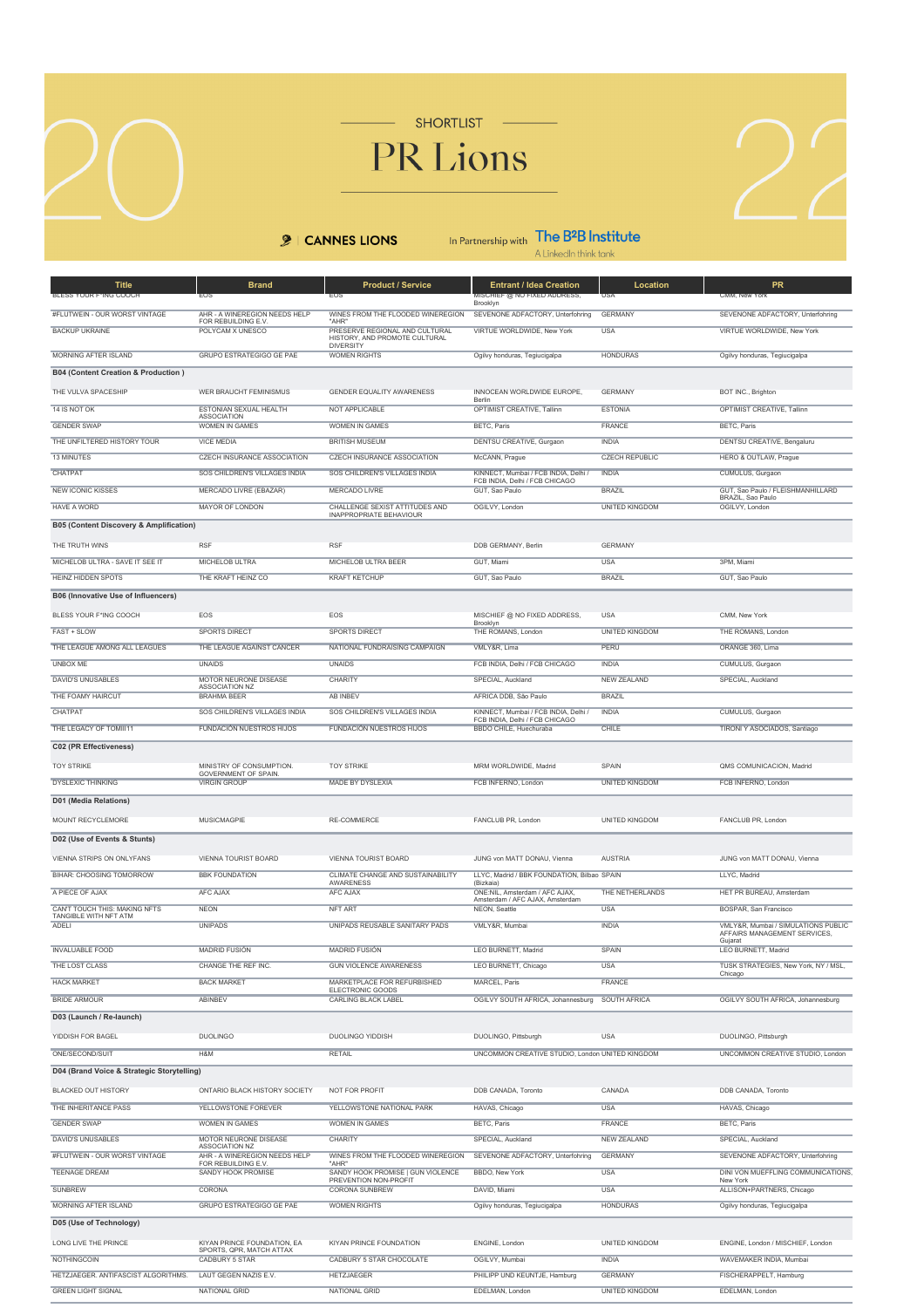SHORTLIST

## PR Lions

## **9** | CANNES LIONS

In Partnership with  $\prod_{\text{A Linkedh think tank}}$ 

| <b>Title</b><br><b>BACKUP UKRAINE</b>                                | <b>Brand</b><br>POLYCAM X UNESCO                                   | <b>Product / Service</b><br>PRESERVE REGIONAL AND CULTURAL<br>HISTORY, AND PROMOTE CULTURAL<br><b>DIVERSITY</b> | <b>Entrant / Idea Creation</b><br>VIRTUE WORLDWIDE, New York                  | Location<br><b>USA</b>                         | PR<br>VIRTUE WORLDWIDE, New York                                       |
|----------------------------------------------------------------------|--------------------------------------------------------------------|-----------------------------------------------------------------------------------------------------------------|-------------------------------------------------------------------------------|------------------------------------------------|------------------------------------------------------------------------|
| E01 (Corporate Image, Communication & Reputation Management)         |                                                                    |                                                                                                                 |                                                                               |                                                |                                                                        |
| HYDROGEN GARBAGE TRUCK                                               | <b>HYUNDAI MOTOR GROUP</b>                                         | HYUNDAI MOTOR GROUP                                                                                             | INNOCEAN WORLDWIDE, Seoul /                                                   | SOUTH KOREA                                    | INNOCEAN WORLDWIDE, Seoul / HYUNDAI                                    |
| ONE HOUSE TO SAVE MANY                                               | <b>SUNCORP GROUP</b>                                               | <b>WEATHER RESILIENT HOUSING</b>                                                                                | HYUNDAI MOTOR COMPANY, Seoul<br><b>LEO BURNETT, Sydney</b>                    | <b>AUSTRALIA</b>                               | MOTOR COMPANY, Seoul                                                   |
| WHEN HARRY MET SANTA                                                 | POSTEN - THE NORWEGIAN POSTAL                                      | POSTEN - THE NORWEGIAN POSTAL                                                                                   | POL, Oslo                                                                     | <b>NORWAY</b>                                  | POL, Oslo                                                              |
| E02 (Public Affairs & Lobbying)                                      | SERVICE                                                            | <b>SERVICE</b>                                                                                                  |                                                                               |                                                |                                                                        |
| MONOPOLY OF INEQUALITIES                                             | L'OBSERVATOIRE DES INEGALITES                                      | MONOPOLY OF INEQUALITIES                                                                                        | HEREZIE, Paris                                                                | FRANCE                                         | HEREZIE, Paris                                                         |
| <b>REDUCE THE RIDE</b>                                               | <b>D'IETEREN</b>                                                   | <b>HUSK</b>                                                                                                     | HAPPINESS, AN FCB ALLIANCE,                                                   | <b>BELGIUM</b>                                 |                                                                        |
| THE LOST CLASS                                                       | CHANGE THE REF INC.                                                | <b>GUN VIOLENCE AWARENESS</b>                                                                                   | <b>Brussels</b><br>LEO BURNETT, Chicago                                       | <b>USA</b>                                     | TUSK STRATEGIES, New York, NY / MSL,                                   |
| THE REFUGEE JATOBA                                                   | <b>INSTITUTIONAL</b>                                               | ARTICULATION OF INDIGENOUS PEOPLES                                                                              | AFRICA DDB, São Paulo                                                         | <b>BRAZIL</b>                                  | Chicago                                                                |
| <b>LOOPHOLES</b>                                                     | PERIOD., FREE THE PERIOD, NO MORE<br>SECRETS, THE FLOW INITIATIVE, | OF BRAZIL (APIB)<br>PERIOD., FREE THE PERIOD, NO MORE<br>SECRETS, THE FLOW INITIATIVE, IGNITE,                  | 72ANDSUNNY, New York                                                          | <b>USA</b>                                     |                                                                        |
| E04 (Internal Communications & Employee Engagement)                  | IGNITE, AUGUST.                                                    | AUGUST, OFF-LIMITS CEREAL                                                                                       |                                                                               |                                                |                                                                        |
| 9/12 - THE UNTOLD STORY OF                                           | VERIZON                                                            | VERIZON                                                                                                         | VERIZON, New York                                                             | <b>USA</b>                                     | VERIZON, New York                                                      |
| RECONNECTING NEW YORK<br>E05 (Sponsorship & Brand Partnership)       |                                                                    |                                                                                                                 |                                                                               |                                                |                                                                        |
| LONG LIVE THE PRINCE                                                 | KIYAN PRINCE FOUNDATION, EA                                        | KIYAN PRINCE FOUNDATION                                                                                         | ENGINE, London                                                                | UNITED KINGDOM                                 | ENGINE, London / MISCHIEF, London                                      |
| <b>EMPTY ROOMS</b>                                                   | SPORTS, QPR, MATCH ATTAX<br>PARENTS OF ROAD VICTIMS /              | PARENTS OF ROAD VICTIMS /                                                                                       | HAPPINESS, AN FCB ALLIANCE,                                                   | <b>BELGIUM</b>                                 |                                                                        |
| THÉO CURIN X LACOSTE                                                 | BOOKING COM<br>LACOSTE                                             | BOOKING.COM<br>LACOSTE                                                                                          | <b>Brussels</b><br><b>BETC, Paris</b>                                         | <b>FRANCE</b>                                  |                                                                        |
| F01 (Local Brand)                                                    |                                                                    |                                                                                                                 |                                                                               |                                                |                                                                        |
| THE UNIFORM THAT NEVER EXISTED                                       | CENTAURO                                                           | THE UNIFORM THAT NEVER EXISTED                                                                                  | TRACYLOCKE BRASIL. São Paulo                                                  | <b>BRAZIL</b>                                  |                                                                        |
| <b>UNLUCKY SPONSOR</b>                                               | CRIS-SAL                                                           | <b>SALT</b>                                                                                                     | PARADAIS DDB, Guayaquil                                                       | <b>ECUADOR</b>                                 | TRACYLOCKE BRASIL, São Paulo                                           |
| THE ELECTIONS EDITION                                                | <b>ANNAHAR NEWSPAPER</b>                                           | <b>ANNAHAR NEWSPAPER</b>                                                                                        | <b>IMPACT BBDO, Dubai</b>                                                     | <b>UNITED ARAB EMIRATES</b>                    | <b>IMPACT PORTER NOVELLI, Dubai</b>                                    |
|                                                                      |                                                                    |                                                                                                                 |                                                                               |                                                |                                                                        |
| F02 (Challenger Brand)                                               |                                                                    |                                                                                                                 |                                                                               |                                                |                                                                        |
| CHICKENFLATION                                                       | ALPHA FOODS                                                        | ALPHA FOODS                                                                                                     | MISCHIEF @ NO FIXED ADDRESS<br>Brooklyn                                       | <b>USA</b>                                     | JCONNELLY, New York                                                    |
| STUCK IN THE 80S                                                     | ABINBEV - GUARANÁ ANTARCTICA                                       | <b>GUARANÁ ANTARCTICA</b>                                                                                       | SOKO, São Paulo                                                               | <b>BRAZIL</b>                                  | SOKO, São Paulo                                                        |
| #FREECUTHBERT                                                        | <b>ALDI</b>                                                        | <b>CUTHBERT CATERPILLAR CAKE</b>                                                                                | McCANN, Manchester                                                            | <b>UNITED KINGDOM</b>                          | CLARION COMMUNICATIONS, London                                         |
| F03 (Single-market Campaign)                                         |                                                                    |                                                                                                                 |                                                                               |                                                |                                                                        |
| <b>OUTLAW RUNNERS</b>                                                | <b>DISTANCE</b>                                                    | <b>DISTANCE</b>                                                                                                 | <b>BETC, Paris</b>                                                            | FRANCE                                         |                                                                        |
| SEE EQUAL #SHARETHELOAD<br>(INTEGRATED)                              | PROCTER & GAMBLE INDIA                                             | <b>ARIEL</b>                                                                                                    | BBDO INDIA, Mumbai                                                            | <b>INDIA</b>                                   | KETCHUM SAMPARK, Mumbai                                                |
| F04 (Social Behaviour)                                               |                                                                    |                                                                                                                 |                                                                               |                                                |                                                                        |
| VIENNA STRIPS ON ONLYFANS                                            | <b>VIENNA TOURIST BOARD</b>                                        | VIENNA TOURIST BOARD                                                                                            | JUNG von MATT DONAU, Vienna                                                   | <b>AUSTRIA</b>                                 | JUNG von MATT DONAU. Vienna                                            |
| ANTI LOOK - THE LIFE-SAVING QR DESIGN                                | <b>JOHANNITER</b>                                                  | JOHANNITER UNFALL-HILFE                                                                                         | SCHOLZ & FRIENDS, Berlin                                                      | <b>GERMANY</b>                                 | SCHOLZ & FRIENDS, Berlin                                               |
| NOW'S THE TIME TO STARE                                              | PARALYMPIC TEAM BELGIUM                                            | PARALYMPIC TEAM BELGIUM                                                                                         | MUTANT, Antwerp                                                               | <b>BELGIUM</b>                                 | LEWIS, Antwerp                                                         |
| ADELI                                                                | <b>UNIPADS</b>                                                     | UNIPADS REUSABLE SANITARY PADS                                                                                  | <b>VMLY&amp;R. Mumbai</b>                                                     | <b>INDIA</b>                                   | VMLY&R, Mumbai / SIMULATIONS PUBLIC                                    |
|                                                                      |                                                                    |                                                                                                                 |                                                                               |                                                | AFFAIRS MANAGEMENT SERVICES.<br>Gujarat                                |
| <b>TOUGH TURBAN</b>                                                  | PFAFF HARLEY-DAVIDSON                                              | PFAFF HARLEY-DAVIDSON                                                                                           | ZULU ALPHA KILO, Toronto                                                      | CANADA                                         | NELSON CONNECTS, Toronto / SELECT<br>PR, Toronto                       |
| <b>DYSLEXIC THINKING</b>                                             | <b>VIRGIN GROUP</b>                                                | <b>MADE BY DYSLEXIA</b>                                                                                         | FCB INFERNO, London                                                           | <b>UNITED KINGDOM</b>                          | FCB INFERNO, London                                                    |
| F05 (Cultural Insight)                                               |                                                                    |                                                                                                                 |                                                                               |                                                |                                                                        |
| MONOPOLY OF INEQUALITIES                                             | L'OBSERVATOIRE DES INEGALITES                                      | MONOPOLY OF INEQUALITIES                                                                                        | HEREZIE, Paris                                                                | FRANCE                                         | HEREZIE, Paris                                                         |
| <b>GREETING MILK</b>                                                 | MAEIL DAIRIES CO., LTD                                             | MAEIL SOJAL(LACTOSE-FREE) MILK                                                                                  | <b>INNORED, Seoul</b>                                                         | <b>SOUTH KOREA</b>                             | <b>INNORED, Seoul</b>                                                  |
| <b>UNBOX ME</b>                                                      | <b>UNAIDS</b>                                                      | <b>UNAIDS</b>                                                                                                   | FCB INDIA, Delhi / FCB CHICAGO                                                | <b>INDIA</b>                                   | CUMULUS, Gurgaon                                                       |
| THE LOST CLASS                                                       | CHANGE THE REF INC.                                                | <b>GUN VIOLENCE AWARENESS</b>                                                                                   | LEO BURNETT, Chicago                                                          | <b>USA</b>                                     | TUSK STRATEGIES, New York, NY / MSL,                                   |
| AS EARLY AS FIVE                                                     | DOVE   UNILEVER                                                    | THE CROWN ACT                                                                                                   | OGILVY, London / SWIFT, Portland                                              | <b>UNITED KINGDOM</b>                          | Chicago<br><b>EDELMAN, New York</b>                                    |
| <b>MORNING AFTER ISLAND</b>                                          | GRUPO ESTRATEGIGO GE PAE                                           | <b>WOMEN RIGHTS</b>                                                                                             | Ogilvy honduras, Tegiucigalpa                                                 | <b>HONDURAS</b>                                | Ogilvy honduras, Tegiucigalpa                                          |
| F06 (Breakthrough on a Budget)                                       |                                                                    |                                                                                                                 |                                                                               |                                                |                                                                        |
| VIENNA STRIPS ON ONLYFANS                                            | VIENNA TOURIST BOARD                                               | VIENNA TOURIST BOARD                                                                                            | JUNG von MATT DONAU, Vienna                                                   | <b>AUSTRIA</b>                                 | JUNG von MATT DONAU, Vienna                                            |
| MIX4BOOBS                                                            | NRJ BELGIUM & PINK RIBBON                                          | NRJ BELGIUM & PINK RIBBON                                                                                       | OGILVY, Brussels                                                              | <b>BELGIUM</b>                                 | OGILVY, Brussels                                                       |
| CHATPAT                                                              | SOS CHILDREN'S VILLAGES INDIA                                      | SOS CHILDREN'S VILLAGES INDIA                                                                                   | KINNECT, Mumbai / FCB INDIA, Delhi /                                          | <b>INDIA</b>                                   | CUMULUS, Gurgaon                                                       |
| AUDIO GUIDES OF THE TRUTH                                            | YANKUIK ANAHUAK FOUNDATION FOR<br>THE RESCUE OF MEXICAN HERITAGE.  | YANKUIK ANAHUAK FOUNDATION.                                                                                     | FCB INDIA, Delhi / FCB CHICAGO<br>MADE, Mexico City / RAINBOW LOBSTER, MEXICO |                                                |                                                                        |
| LOVE THE WORK MORE                                                   | SELF-PROMO                                                         | SELF-PROMO                                                                                                      | Loa Angeles<br>LOVE THE WORK MORE, Berlin                                     | <b>GERMANY</b>                                 |                                                                        |
| F07 (Corporate Purpose & Social Responsibility)                      |                                                                    |                                                                                                                 |                                                                               |                                                |                                                                        |
|                                                                      |                                                                    |                                                                                                                 |                                                                               |                                                |                                                                        |
| MALNUTRITION LABELS<br>#REMEMORY                                     | DOLE SUNSHINE COMPANY                                              | DOLE SUNSHINE COMPANY                                                                                           | L&C, New York                                                                 | <b>USA</b>                                     | PEPPERCOMM, New York                                                   |
| <b>LONG LIVE THE PRINCE</b>                                          | WANT SHOW LAUNDRY<br>KIYAN PRINCE FOUNDATION, EA                   | LAUNDRY<br><b>KIYAN PRINCE FOUNDATION</b>                                                                       | OGILVY TAIWAN, Taipei City<br>ENGINE, London                                  | <b>CHINESE TAIPEI</b><br><b>UNITED KINGDOM</b> | ENGINE, London / MISCHIEF, London                                      |
|                                                                      | SPORTS, QPR, MATCH ATTAX                                           |                                                                                                                 |                                                                               |                                                |                                                                        |
| HETZJAEGER. ANTIFASCIST ALGORITHMS.<br>BEHIND THE MOST IMPORTANT JOB | LAUT GEGEN NAZIS E.V.                                              | <b>HETZJAEGER</b>                                                                                               | PHILIPP UND KEUNTJE, Hamburg<br><b>TOGETHERWITH, Buenos Aires</b>             | <b>GERMANY</b><br><b>ARGENTINA</b>             | FISCHERAPPELT, Hamburg                                                 |
| ADELI                                                                | <b>NAVENT</b><br><b>UNIPADS</b>                                    | ZONAJOBS<br>UNIPADS REUSABLE SANITARY PADS                                                                      | VMLY&R, Mumbai                                                                | <b>INDIA</b>                                   | VMLY&R, Mumbai / SIMULATIONS PUBLIC                                    |
| <b>DYSLEXIA UNETIDED</b>                                             | GRUNER + JAHR DEUTSCHLAND /                                        | <b>DYSLEXIA AWARENESS</b>                                                                                       | SERVICEPLAN GERMANY, Munich /                                                 | <b>GERMANY</b>                                 | AFFAIRS MANAGEMENT SERVICES,<br>Guiarat<br>SERVICEPLAN GERMANY, Munich |
|                                                                      | <b>STERN</b>                                                       |                                                                                                                 | GRUNER + JAHR DEUTSCHLAND /<br>STERN Hamburg                                  |                                                |                                                                        |